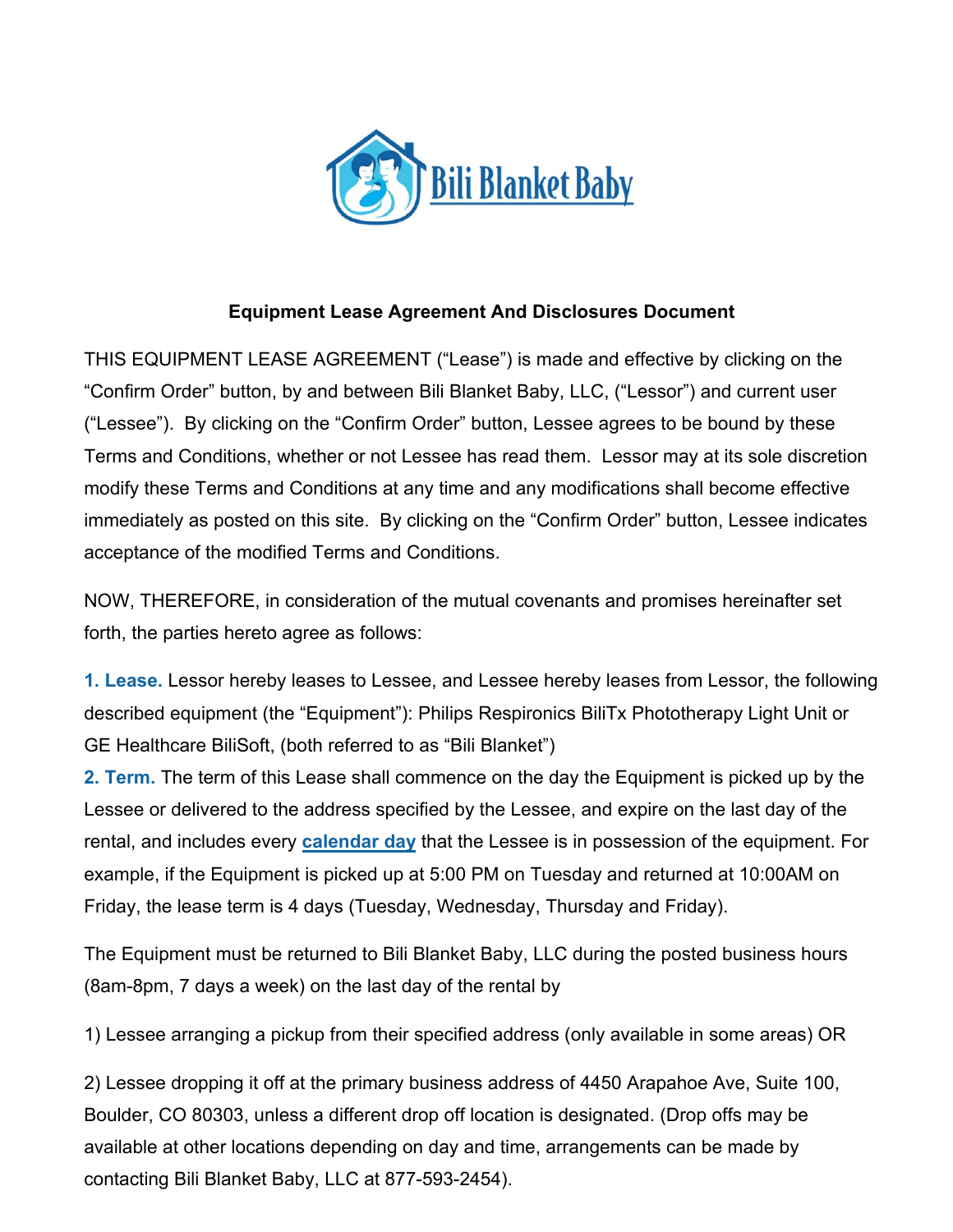3) Lessee may use designated shipping materials provided by Bili Blanket Baby to ship back to Bili Blanket Baby (e.g. FedEx label, UPS label, USPS label and box and/or box) at primary business address. The cost is \$19.95 for these services.

Until the Equipment is returned and shows up in Lessor's possession or is tracking in a confirmed shipped status on USPS, UPS, or FedEx tracking systems, Lessee will be held liable for applicable additional rental days or replacement costs. The Lessee is responsible for handing the package(s) to the Lessor or an authorized representative, such as the delivery driver or USPS mail clerk, in person. Dropping the package(s) off at un-staffed facility or leaving it outside of the Lessee's or Lessor's premises un-attended DOES NOT constitute a safe return of Bili Blanket Baby, LLC property and constitutes a violation of the terms of the Lease. Any loss occurred at the above listed unauthorized facilities will be entirely the responsibility of the Lessee. Any loss will be calculated at full retail value plus any resulting loss of use charges. A "Stop Order" MUST be faxed or emailed by the patient's pediatrician prior to the return of the equipment. Without the "Stop Order" the equipment can be returned with a completed and signed Against Medical Advice (AMA) form by the Lessee. If the Lessee returns the equipment without the "Stop Order" and completed and signed AMA form, the Lessee hereby acknowledges and agrees to the AMA terms below:

#### **REQUEST FOR PRODUCT/EQUIPMENT RETURN AGAINST MEDICAL ADVICE**

I, hereby request that the products/equipment listed below be returned to Bili Blanket Baby, LLC.

I understand that I am making this request against the medical advice of my child's physician or in absence of proper written documentation from the physician when a physician gave me as guardian verbal instructions to discontinue treatment, and I further agree that I am acting upon my own volition, without any influence or coercion from Bili Blanket Baby, LLC, its agents, employees, owners and/or subsidiaries.

Furthermore, I understand that by discontinuing the use of the products/equipment listed below, that I maybe putting my or my child's health, welfare and/or safety at risk and agree to hold Bili Blanket Baby, LLC harmless for any resultant adverse occurrences.

The products/equipment that I am requesting to be returned to Bili Blanket Baby, LLC are as follows:

#### **Philips BiliTx or GE BiliSoft Phototherapy Unit (Bili Blanket)**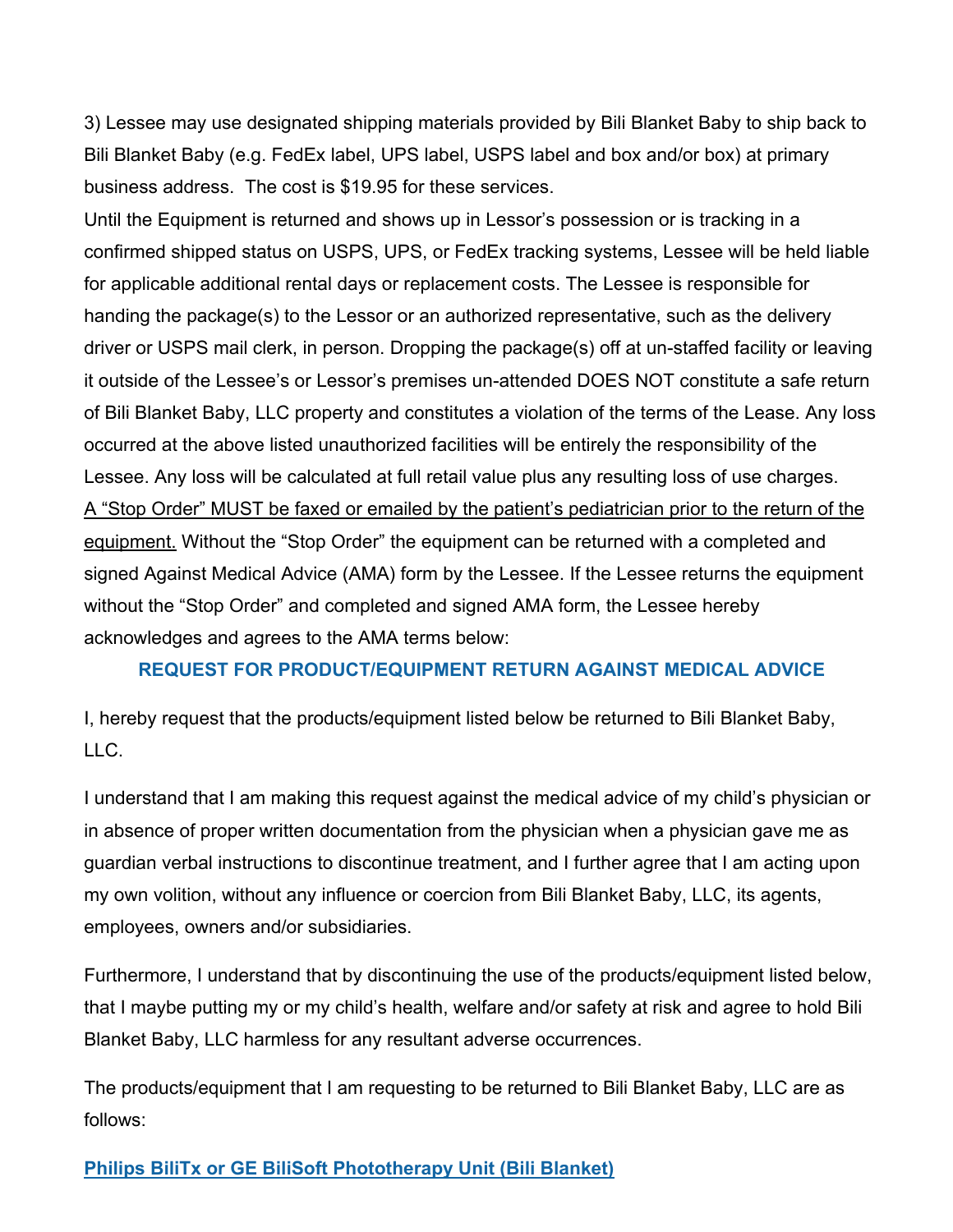**3. Delivery** Delivery is an optional service provided to the Lessee for most product rentals. Cost for delivery is based on mileage and is determined by the courier company operating in Lessee's geographical area. If delivery is specified, Lessee is responsible for the payment for the delivery of the Equipment to Lessee's premises and back to Bili Blanket Baby, LLC unless prior exceptions were explicitly discussed in advance. Typical delivery time frame is within 4 hours of the commencement of the Lease, weather and traffic conditions permitting. Lessor does not deliver outside of business hours, which means delivery Leases must commence at least 4 hours prior to the posted closing hours.

Lessor cannot guarantee when an order will arrive. Consider any transit time offered by Bili Blanket Baby, LLC or other parties only as an estimate. Lessee is encouraged to order in a timely fashion to avoid delays caused by weather, traffic and other driving conditions.

Any orders delivered with a return shipping label and/or box for USPS or UPS or FedEx returns will be charged \$19.95 for return shipping fees unless explicitly discussed at the onset of the rental.

Both the outbound (from Lessor to Lessee's premises) and inbound (from Lessee back to Lessor) delivery charges for the order will be paid in full to the Lessor at the end of the rental period as part of the final bill. Use of shipping or delivery methods other than those arranged for or specified by the Lessor constitutes a violation of these terms. Said violation may result in the application of penalties/late fees as applicable.

**4. Rent.** The rent shall be paid in full on the last day of the lease, at the time the Equipment is returned. The rent for the Equipment requires an advanced \$395 authorization/hold with a major credit card provided by the Lessee. The current daily rental rate is \$85.00/day.

**5. Cancellations.** Cancellations are made by contacting us via phone or e-mail and are subject to the following terms:

Cancellation of pending reservation: Lessee can cancel within 2 hours of signing the Lease with no fees, as long as order has not left for delivery. Failure to do so will result in a 1 day rental charged to your card. Canceling an en-route delivery order will result in the full delivery charge in addition to the 1 day rental charged to your card.

**6. Use.** Lessee shall use the Equipment in a careful and proper manner and shall comply with and conform to all national, state, municipal, police and other laws, ordinances and regulations in any way relating to the possession, use, or maintenance of the Equipment. Lessor is in no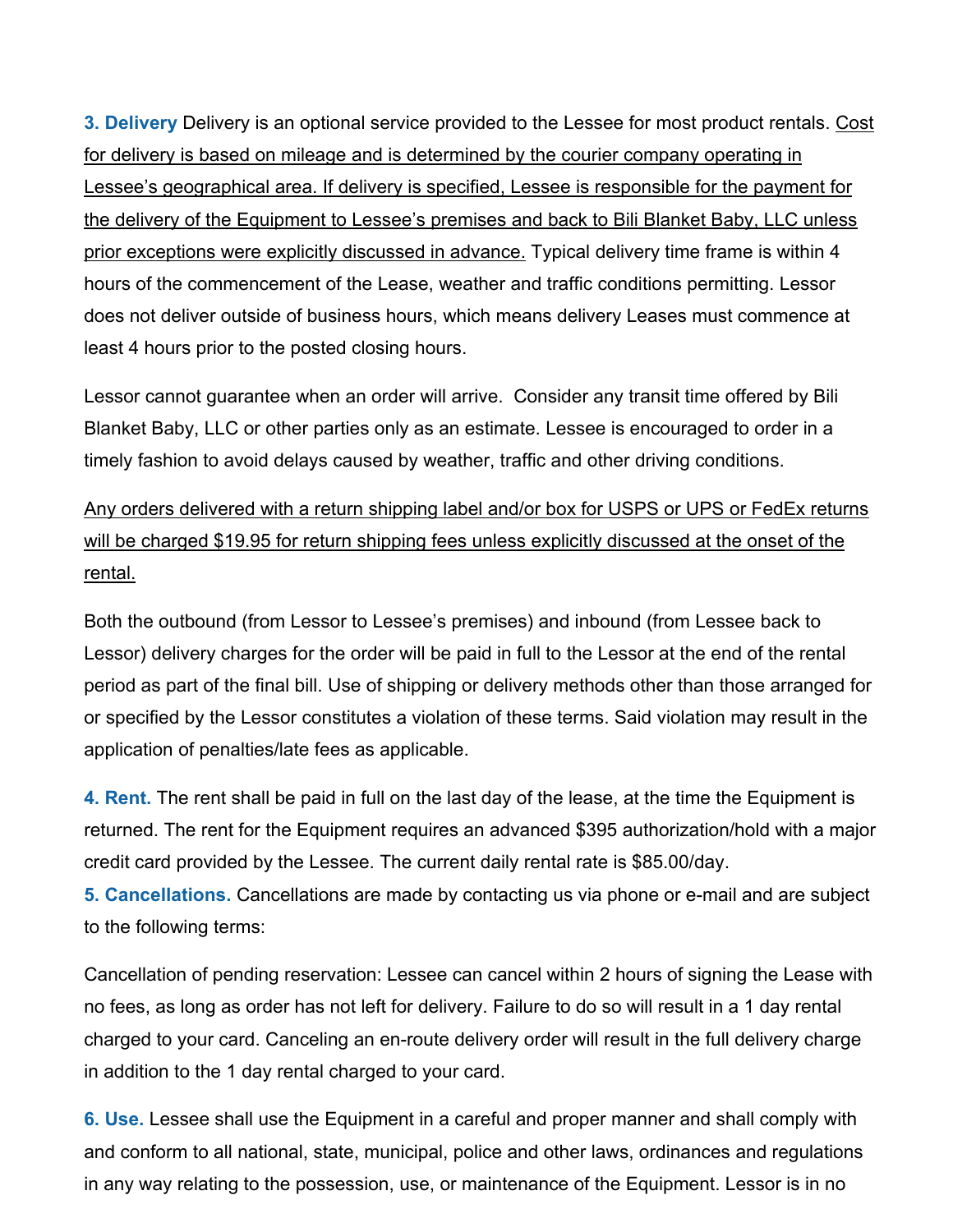way responsible for Lessee's use of the Equipment and shall be indemnified by Lessee for any legal action resulting from Lessee's use of the Equipment, as explained in Sections 16 and 17 below.

**7. Right to Lease.** Lessor warrants that Lessor has the right to lease the Equipment, as provided in this Lease.

**8. Order Acceptance Policy.** Your receipt of an electronic or other form of order confirmation does not signify Lessor's acceptance of Lessee's order, nor does it constitute confirmation of Lessor's offer to rent. Bili Blanket Baby, LLC reserves the right at any time after receipt of Lessee's order to accept or decline Lessee's order for any reason.

**9. Ownership.** The Equipment is, and shall at all times be and remain, the sole and exclusive property of Lessor; and the Lessee shall have no right, title or interest therein or thereto except as expressly set forth in this Lease.

**10. Repairs.** Lessor shall keep the Equipment in good repair, condition and working order and shall furnish any and all parts, mechanisms and devices required to keep the Equipment in good mechanical working order. Lessee shall not in any way repair or materially alter the physical or otherwise makeup of the Equipment.

**11. Lost, Damaged, or Unreturned Equipment.** Lessee hereby assumes and shall bear the entire risk of loss and damage to the Equipment from any and every cause. No loss or damage to the Equipment or any part thereof shall impair any obligation of Lessee under this Lease which shall continue in full force and effect through the term of the Lease. Lessor shall not be responsible for loss or damage to property, material, or equipment belonging to Lessee, its agents, employees, suppliers, or anyone directly or indirectly employed by Lessee while said material property, or equipment is in Lessee's care, custody, control or under Lessee's physical control. Lessee is encouraged to obtain appropriate equipment, material, or installation floater insurance against such risk of loss. Lessee and its insurers waive all rights of subrogation against Lessor for such losses.

In the event of damage of any kind to the Equipment, Lessee agrees to allow Lessor to charge Lessee's credit card for the full cost of repair of said damaged Equipment. Lessor expressly reserves the right to choose the repair method and venue, within reasonable market value terms. Lessee and Lessor agree to be bound, legally and otherwise, by the report of Lessor's chosen repair venue as to the cause of the damage to the Equipment. Lessee will also allow Lessor to charge Lessee's credit card for loss of use fees. Loss of use fees are the equivalent to an extension rate for the duration the equipment.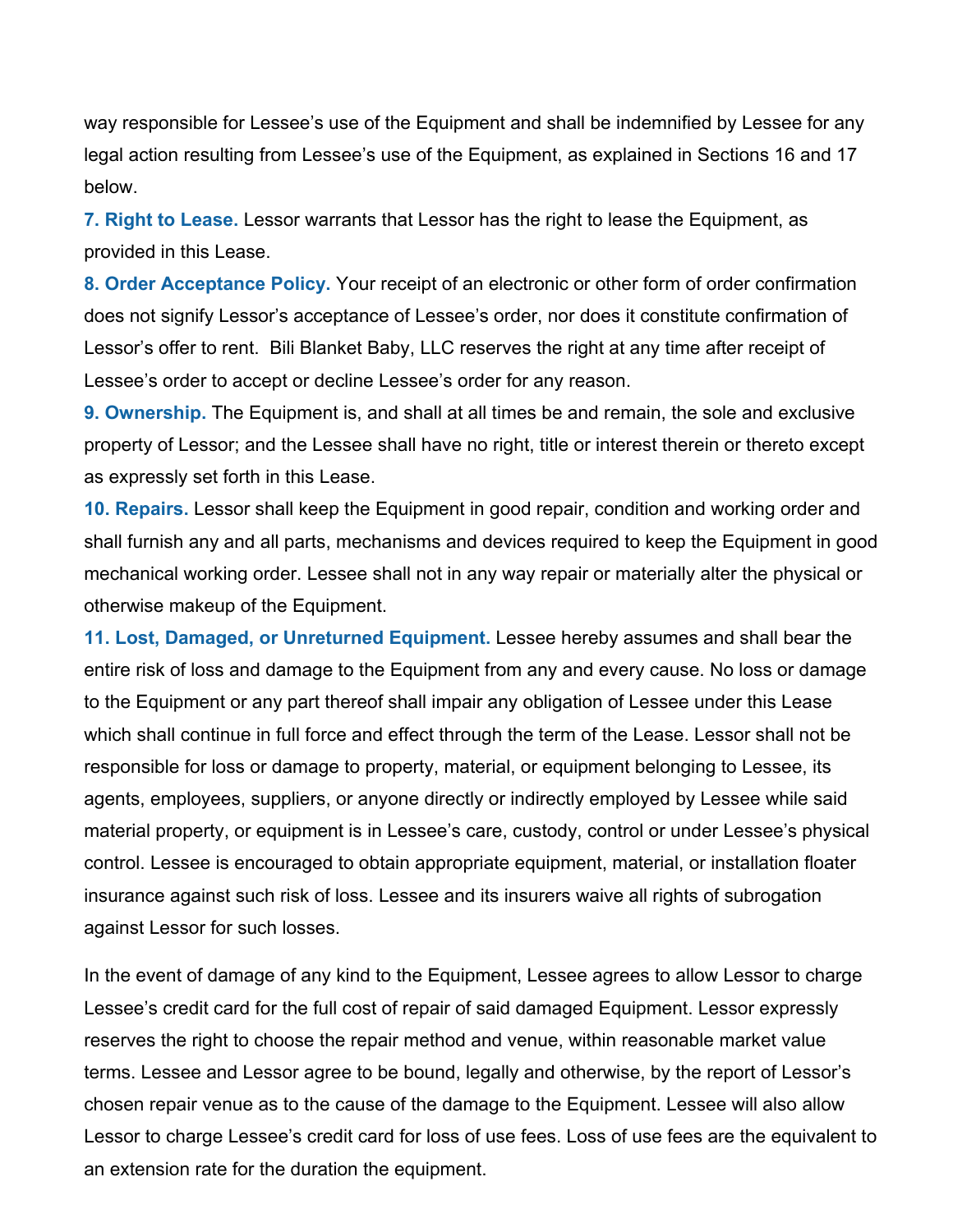In the event of Equipment becoming damaged beyond repair, Lessee shall pay for a full replacement and shall not be entitled to ownership of the damaged Equipment.

In the unlikely event that the Equipment appears damaged when Lessee receives Equipment via delivery, Lessee must notify Lessor immediately within two hours of receiving the delivery. Upon notification of suspected damage resulting from delivery of the Equipment, Lessor will send Equipment to the manufacturer or certified repair facility for inspection and repair. Lessee and Lessor agree to be bound, legally and otherwise, by the report of manufacturer. Unless Lessee within said period of time gives written notice to Lessor, specifying any defect in or other proper objection to the equipment, Lessee agrees that it shall be conclusively presumed, as between Lessor and Lessee, that Lessee has fully inspected and acknowledged that the equipment is in full compliance with the terms of this agreement, in good condition and repair, and that Lessee is satisfied with and has accepted the equipment in such good condition and repair. Lessor shall have the right at any time to enter the premises occupied by the equipment and shall be given free access thereto and afforded necessary facilities for the purpose of inspection.

In the event of default, or a lost or unreturned item, Lessor reserves the right to pursue civil and criminal remedies against Lessee, including, but not limited to, taking immediate possession of the Equipment; obtaining, by Lessee's credit card or otherwise, from Lessee the cost of the full retail price of a comparable substitute of Equipment and late fees assessed prior to deeming the Lessee in default or the Equipment lost or unreturned; notifying a collections agency, which immediately results in additional attorneys' and collection fees being charged to Lessor; filing of criminal charges; employing "skip tracer," private investigator, or repossession agency to collect the Equipment or goods sufficient to repay the value of the Equipment; and/or pursue any and all legal remedies against Lessee. These remedies are not exclusive. In the event of litigation to recover any such damages, Lessee is held responsible for all legal fees and costs incurred by Lessor. Lessor is deemed to be in "default" under Section 19 herein if for any reason payment to Lessee is not delivered, is disputed, or is otherwise interrupted.

Equipment is deemed to be "lost" or "unreturned" when Lessee has failed to return rented Equipment to Lessor within seven (7) days of expiration of Term. If Lessee returns Equipment, in undamaged state, to Lessor within thirty (30) days of expiration of Term, the charge to Lessee's credit card for the price of a comparable substitute will be refunded to Lessee by Lessor and a late fee will be charged to Lessee's credit card. Late returns are subject to a fee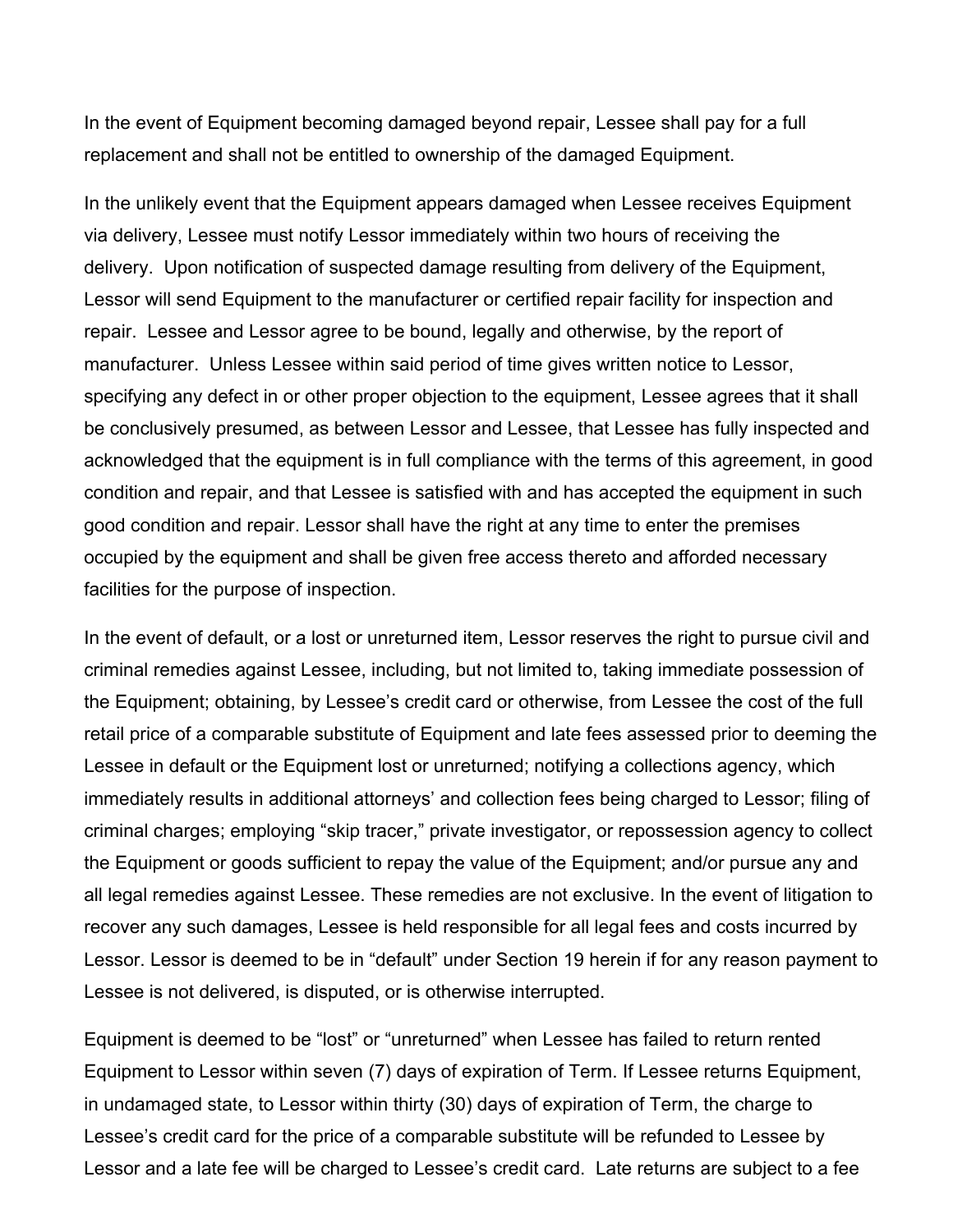of one half of the daily rental price at time of rental, for each day the Equipment is late. Returning an item late without notifying us first may cause Loss of Use fees to be applied in addition to the late fees. The amount of the Loss of Use fees will be calculated on a case-bycase basis. After thirty (30) days, all sales are final.

The Lessor will not be held liable for any damage to the Lessee's own or personal equipment used in conjunction with the Lessor's Equipment.

**12. Out-of-Stock Products and Multiple Product Orders.** Lessor will deliver the product or make it ready for pickup as it becomes available. There may be times when the product Lessee ordered is out-of-stock which will delay fulfilling Lessee's order. Lessor makes no guarantees as to availability of Equipment. Any estimate of availability provided by Lessor is based on the assumption that each Bili Blanket Baby, LLC customer returns Equipment within the prescribed term period. Lessor will keep Lessee informed of any products that Lessee has ordered that are out-of-stock and unavailable for immediate pickup or delivery. If Equipment is out-of-stock or unavailable, Lessee may cancel the order at any time prior to shipping.

**13. Surrender.** Upon the expiration or earlier termination of this Lease, Lessee shall return the Equipment to Lessor in good repair, condition and working order, ordinary wear and tear resulting from proper use thereof alone excepted, by delivering the Equipment at Lessee's cost and expense via the shipping method of Lessor's choice. Ordinary wear and tear is to be determined at the discretion of the Lessor within the confines of the reasonably common and ordinary meanings of those terms. Lessee will be responsible for proper packaging of the return shipment using shipping and packaging materials as provided by Lessor in the order shipment.

Lessor's acceptance of the Equipment upon return by Lessee shall not represent Lessor's determination as to condition of Equipment upon return. Lessor reserves the right to accept Equipment upon return by Lessee and make determinations regarding the condition of the Equipment within a reasonable amount of time. Lessor's determination as to the condition of the Equipment upon return by Lessee is binding under this Section and Section 11 ("Lost, Damaged, or Unreturned Equipment.").

**14. Damage Waiver.** Bili Blanket Baby, LLC offers Lessee the option to purchase a damage waiver for a one time upfront fee of \$35.00 which covers unintentional damage to the Equipment during the Rental Period. The determination of whether damage is unintentional and not abuse is at the sole discretion of Bili Blanket Baby, LLC. In the event of damage covered by a damage waiver, the insured Lessee will pay Bili Blanket Baby, LLC a deductible amounting to 12% of the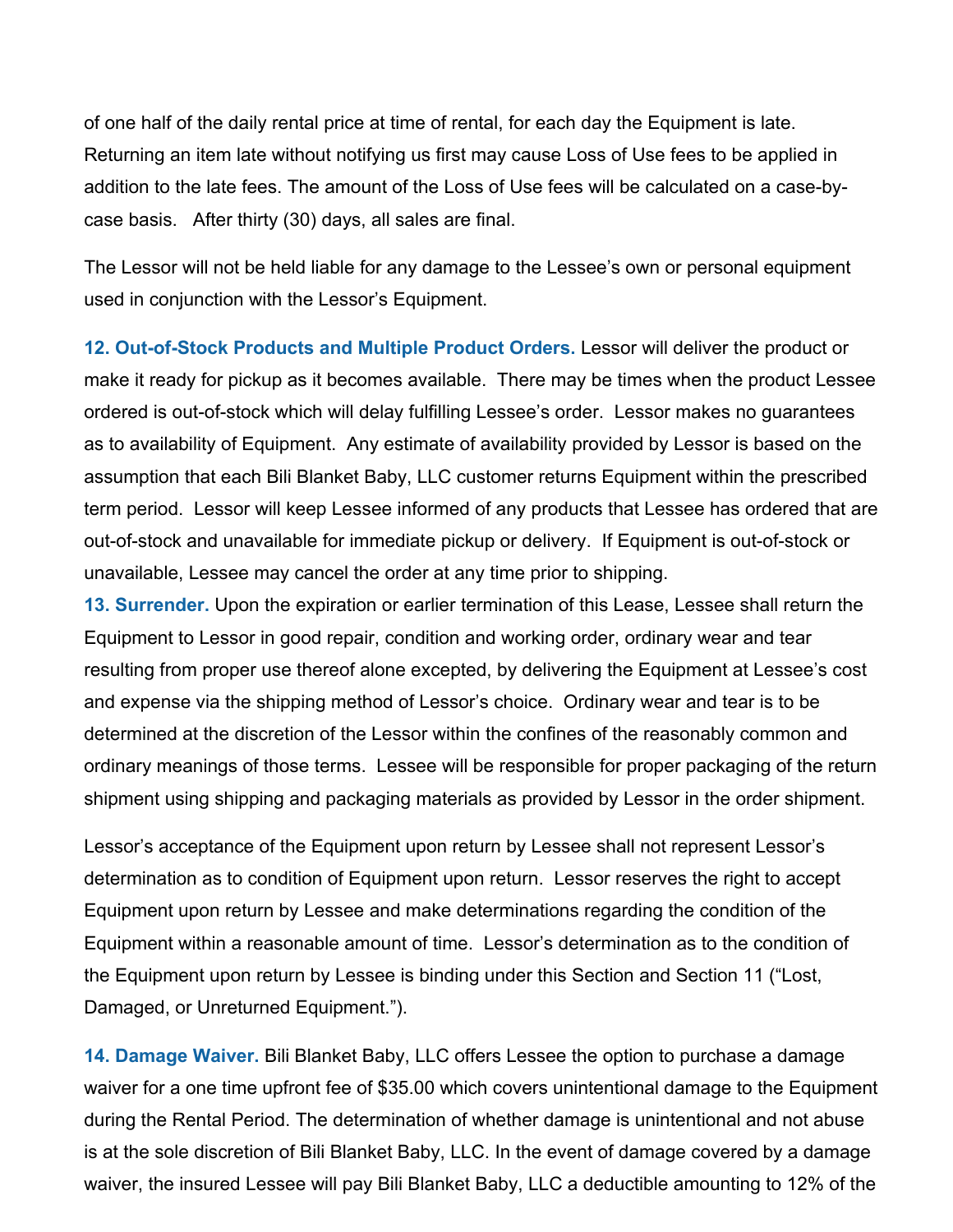value of an item in similar condition to the Equipment rented to Lessee. Valuation of the Equipment is within the sole discretion of Bili Blanket Baby, LLC. At this time, the typical replacement cost of the Equipment is approximately \$2,000 – \$3,000. A damage waiver does not cover lost or stolen items. A damage waiver does not cover water damage as that is considered to fall under the category of Lessee negligence. Also, any peripheral items in Lessee's rental are not covered including cables, carrying case, straps, etc. If Lessee loses and/or damages these items, Lessee will need to pay for them to be replaced even if Lessee purchases a damage waiver.

**15. Taxes.** Lessee shall keep the Equipment free and clear of all levies, liens and encumbrances. Lessee, or Lessor at Lessee's expense, shall report, pay and discharge when due all license and registration fees, assessments, sales, use and property taxes, gross receipts, taxes arising out of receipts from use or operation of the Equipment, and other taxes, fees and governmental charges similar or dissimilar to the foregoing, together with any penalties or interest thereon, imposed by any state, federal or local government or any agency, or department thereof, upon the Equipment or the purchase, use, operation or leasing of the Equipment or otherwise in any manner with respect thereto and whether or not the same shall be assessed against or in the name of Lessor or Lessee. However, Lessee shall not be required to pay or discharge any such tax or assessment so long as it shall, in good faith and by appropriate legal proceedings, contest the validity thereof in any reasonable manner which will not affect or endanger the title and interest of Lessor to the Equipment; provided, Lessee shall reimburse Lessor for any damages or expenses resulting from such failure to pay or discharge. **16. Limitation of Liability.** THE CONTENTS OF THE BILI BLANKET BABY, LLC WEBSITE, AND THE EQUIPMENT LESSOR DELIVERS ARE PROVIDED "AS IS." LESSOR MAKES NO REPRESENTATIONS OR WARRANTIES, WHETHER EXPRESS OR IMPLIED, OF ANY KIND ABOUT EQUIPMENT'S ACCURACY OR FUNCTIONALITY. LESSOR ASSUMES NO LIABILITY OR RESPONSIBILITY FOR ANY ERRORS OR OMISSIONS IN THE CONTENT OF THE BILI BLANKET BABY, LLC WEBSITE, FOR ANY FAILURES, DELAYS, OR INTERRUPTIONS IN THE DELIVERY OF ANY CONTENT CONTAINED ON THE BILI BLANKET BABY, LLC WEBSITE, FOR ANY LOSSES OR DAMAGES ARISING FROM THE USE OF THE CONTENT PROVIDED ON THE BILI BLANKET BABY, LLC WEBSITE, OR FOR ANY CONDUCT BY USERS OF THE BILI BLANKET BABY, LLC WEBSITE. TO THE FULL EXTENT PERMISSIBLE BY LAW, LESSOR DISCLAIMS ALL REPRESENTATIONS AND WARRANTIES ABOUT THE EQUIPMENT LESSOR DELIVERS, INCLUDING, FOR EXAMPLE, WARRANTIES OF MERCHANTABILITY, FITNESS FOR A PARTICULAR PURPOSE, AND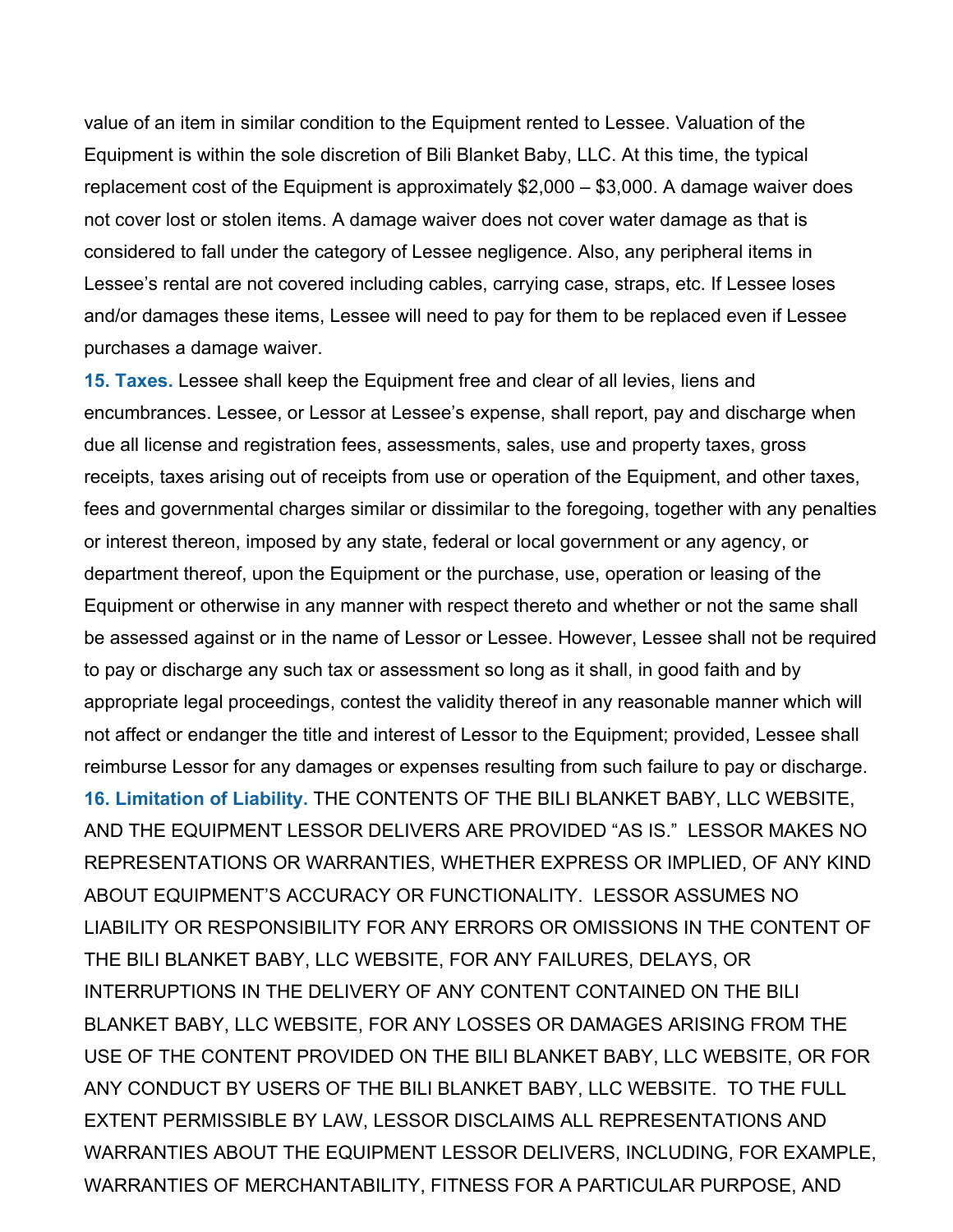NON-INFRINGEMENT. IN ADDITION, LESSOR DOES NOT REPRESENT OR WARRANT THAT THE INFORMATION ACCESSIBLE VIA THE BILI BLANKET BABY, LLC WEBSITE IS ACCURATE, COMPLETE, OR CURRENT. PRICE AND AVAILABILITY INFORMATION IS SUBJECT TO CHANGE WITHOUT NOTICE.

IN NO EVENT SHALL BILI BLANKET BABY, LLC BE LIABLE FOR (1) ANY SPECIAL, CONSEQUENTIAL, OR INCIDENTAL DAMAGE OR (2) ANY COST OR PROCUREMENT OF SUBSTITUTE PRODUCTS OR SERVICES OR (3) ANY DAMAGES WHATSOEVER RESULTING FROM LOSS OF USE OR PROFITS THAT LESSEE MAY SUFFER DIRECTLY OR INDIRECTLY, REGARDLESS OF THE FORM OF THE ACTION, WHETHER IN CONTRACT, TORT (INCLUDING NEGLIGENCE), STRICT PRODUCT LIABILITY OR OTHERWISE, EVEN IF BILI BLANKET BABY, LLC HAS BEEN ADVISED OF THE POSSIBILITY OF SUCH DAMAGE OR (4) ANY DAMAGES IN EXCESS OF AMOUNTS THAT THE LESSEE HAS PAID TO BILI BLANKET BABY, LLC IN RENTAL FEES WITH RESPECT TO SUCH EQUIPMENT OR (5) ANY DAMAGES ARISING FROM BREACH BY LESSEE OF ITS OBLIGATIONS WITH RESPECT TO PROPER INSTALLATION AND PERIODIC MAINTENANCE OF EQUIPMENT, OR ANY INTENTIONAL, WILLFUL OR NEGLIGENT ACTS OF OMISSIONS BY LESSEE OR ITS AGENTS WITH RESPECT TO PATIENTS. THIS LIMITATION OF LIABILITY APPLIES TO ALL CAUSES OF ACTION INCLUDING, WITHOUT LIMITATION, BREACH OF CONTRACT, BREACH OF WARRANTY, NEGLIGENCE, STRICT LIABILITY, MISREPRESENTATION AND OTHER TORTS.

WHILE LESSOR WILL MAKE A REASONABLE EFFORT TO RETURN ANY NON-LESSOR PROPERTY IT RECEIVES, LESSOR WILL NOT BE LIABLE FOR ANY LOSSES OF OR DAMAGE TO SUCH PROPERTY.

**17. Indemnity.** Lessee shall indemnify Lessor against, and hold Lessor harmless from, any and all claims, actions, suits, proceedings, costs, expenses, damages, and liabilities, including attorneys fees, arising out of, connected with, or resulting from the equipment or the Lease, including without limitation, the manufacture, selection, delivery, leasing, renting, control, possession, use, operation, maintenance or return of the equipment. Lessee shall further indemnify Lessor, and hold Lessor harmless from all loss and damage to the equipment during the rental period. Lessee recognizes and agrees that included in this indemnity clause, but not by way of limitation, is Lessee's assumption of any and all liability for injury: disability and death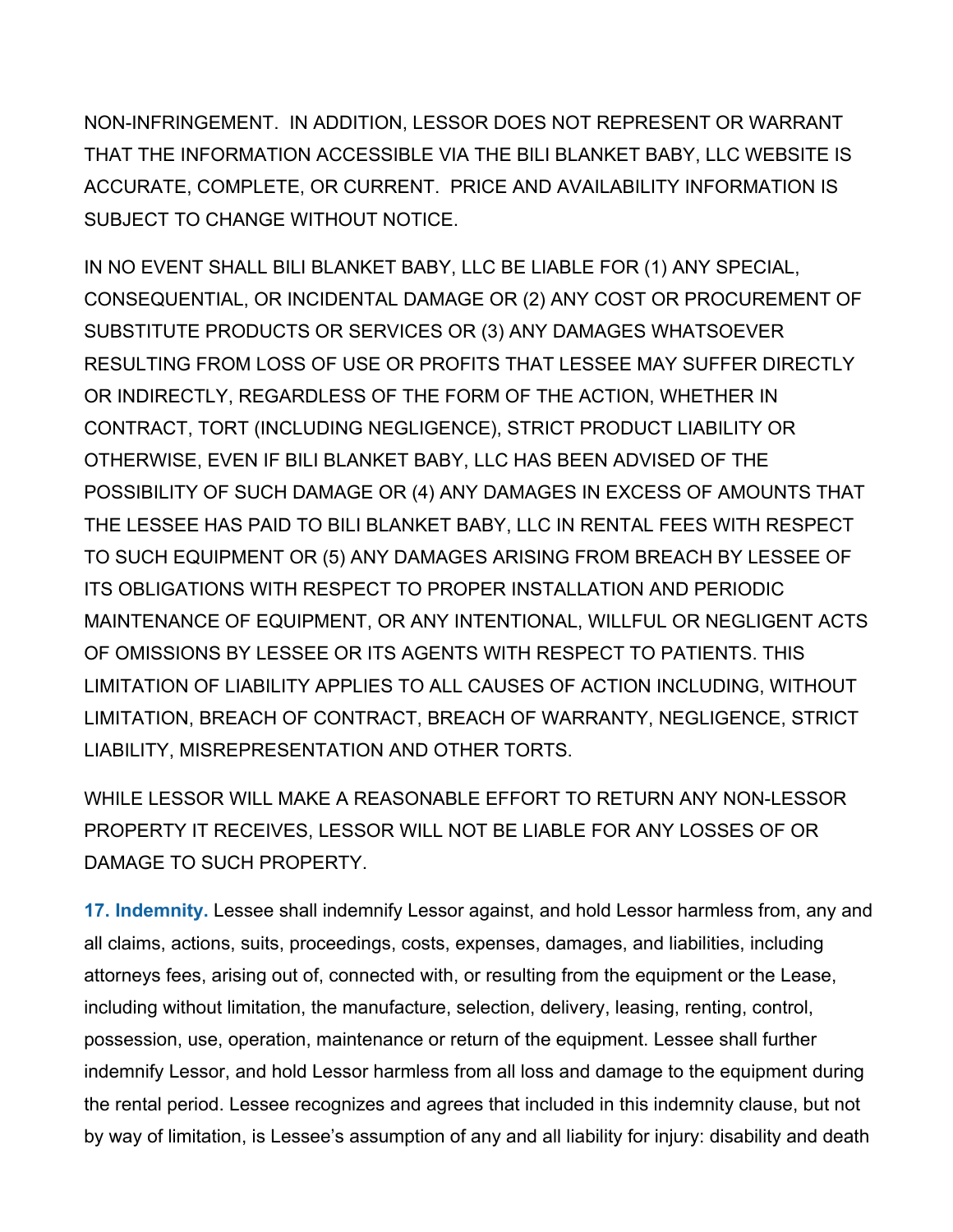caused by the operation, use, control, handling, or transportation of the equipment during the Term.

**18. Waiver.** All remedies of Lessor hereunder are cumulative and may, to the extent permitted by law, be exercised concurrently or separately, and the exercise of any one remedy shall not be deemed to be an election of such remedy or to preclude the exercise of any other remedy. No failure on the part of the Lessor to exercise and no delay in exercising, any right or remedy, hereby shall operate as a waiver thereof; nor shall any single or partial exercise by Lessor of any right or remedy hereunder preclude any other or further exercise thereof or the exercise of any other right or remedy. If any term or provision of this lease is found invalid, it shall not affect the validity and enforcement of all remaining terms and provisions of this Lease. The acceptance of rent by Lessor does not waive Lessor's right to enforce any provisions of this Agreement.

**19. Default.** If (a) Lessee shall default in the payment of any rent or in making any other payment hereunder when due, or (b) Lessee shall default in the payment when due of any indebtedness of Lessee to Lessor arising independently of this lease, or (c) Lessee becomes insolvent or makes an assignment for the benefit of creditors, or (d) Lessee applies for or consents to the appointment of a receiver, trustee, or liquidator of Lessee or of all or a substantial part of the assets of Lessee under the Bankruptcy Act, or any amendment thereto (including, without limitation, a petition for reorganization, arrangement, or extension) or under any other insolvency law or law providing for the relief of debtors, then, if and to the extent permitted by applicable law. Lessor shall have the right to under any other insolvency law or law providing for the relief of debtors, then, if and to the extent permitted by applicable law. Lessor shall have the right to exercise any one or more of the following remedies:

A. To declare the entire amount of rent hereunder immediately due and payable without notice or demand to Lessee.

B. To immediately take possession of Equipment without notice or demand to Lessee without breach of the peace.

C. To sue for and recover all rents, and other payments, including lost rental income, then accrued or thereafter accruing.

D. To terminate this Lease.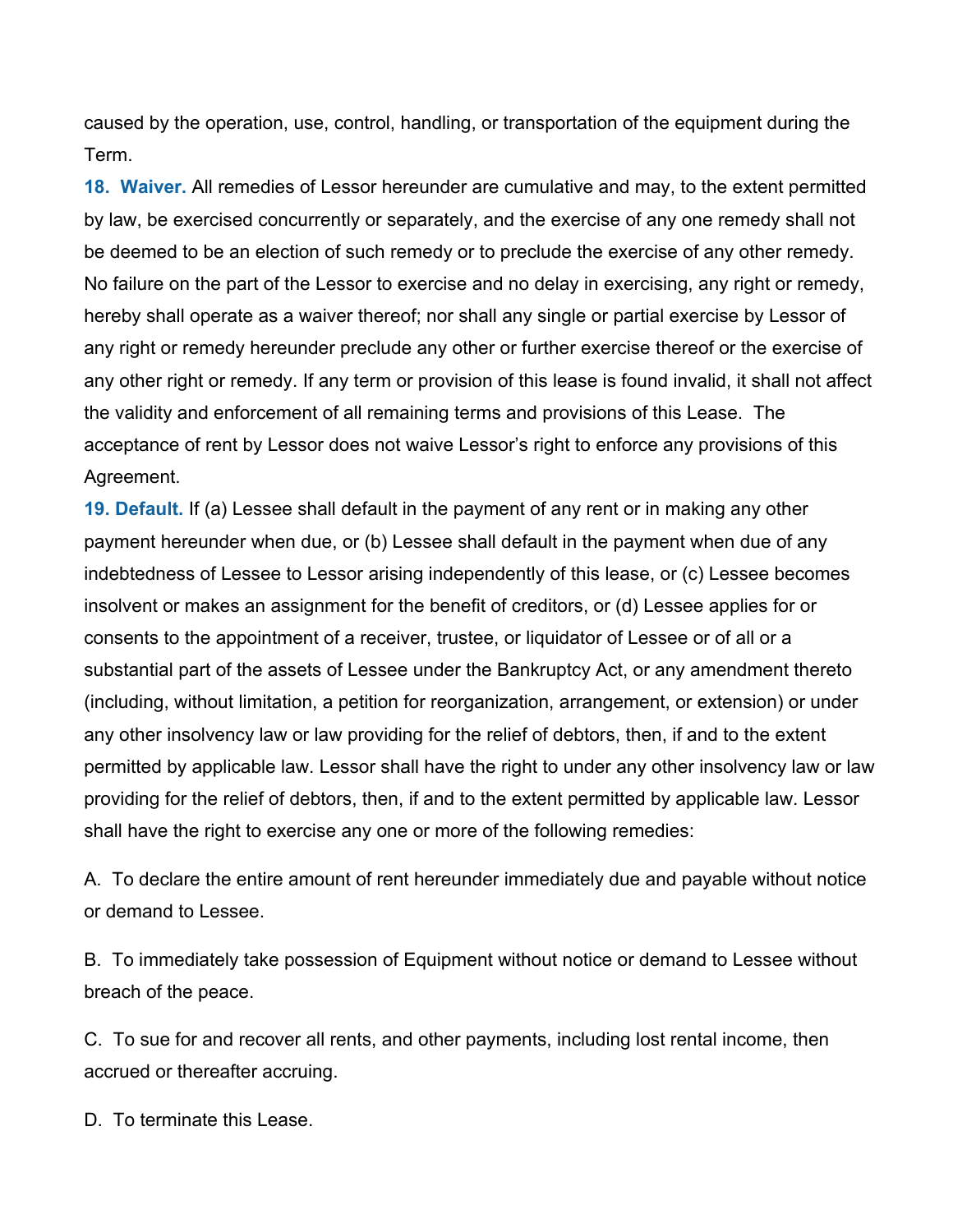E. To pursue any other remedy at law or in equity. Notwithstanding any repossession or any other action which Lessor may take, Lessee shall be and remain liable for full performance of all obligations to be performed under this Lease. All of Lessor's remedies are cumulative, and may be exercised concurrently or separately.

**20. Bankruptcy.** Neither this Lease nor any interest therein is assignable or transferable by operation of law. If any proceeding under the Bankruptcy Act, as amended, is commenced by or against the Lessee, or if the Lessee is adjudged insolvent, or if Lessee makes any assignment for the benefit of his creditors, or if a writ of attachment or execution is levied on the Equipment and is not released or satisfied within ten (10) days thereafter, or if a receiver is appointed in any proceeding or action to which the Lessee is a party with authority to take possession or control of the Equipment, Lessor shall have and may exercise any one or more of the remedies set forth in Section 13 ("Surrender.") above; and this Lease shall, at the option of the Lessor, without notice, **immediately terminate and shall not be treated as an asset of Lessee after the exercise of said option**.

**21. Additional Documents.** If Lessor shall so request, Lessee shall execute and deliver to Lessor such documents as Lessor shall deem necessary or desirable for purposes of recording or filing to protect the interest of Lessor in the Equipment including, but not limited to a UCC financing statement.

**22. Claims of Copyright Infringement** It is the policy of Bili Blanket Baby, LLC to respect the intellectual property rights of others. Bili Blanket Baby, LLC does not promote, foster, or condone the copying of photographs or any other infringing activity.

**23. Typographical Errors.** In the event a product is listed at an incorrect price due to typographical error or error in pricing information received from our suppliers, Lessor shall have the right to refuse or cancel any orders placed for product listed at the incorrect price. Lessor shall have the right to refuse or cancel any such orders whether or not the order has been confirmed and Lessee's credit card charged. If Lessee's credit card has already been charged for the purchase and Lessee's order is canceled, Lessor shall immediately issue a credit to Lessee's credit card account in the amount of the incorrect price.

**24. Complaint Process.** If you have a complaint please call us at 877-593-2454. We will respond within 5 calendar days. In the event your complaint remains unresolved with our company you may file a complaint with our Accreditor, The Compliance Team, Inc via their website www.thecomplianceteam.org or via phone 1-888-291-5353.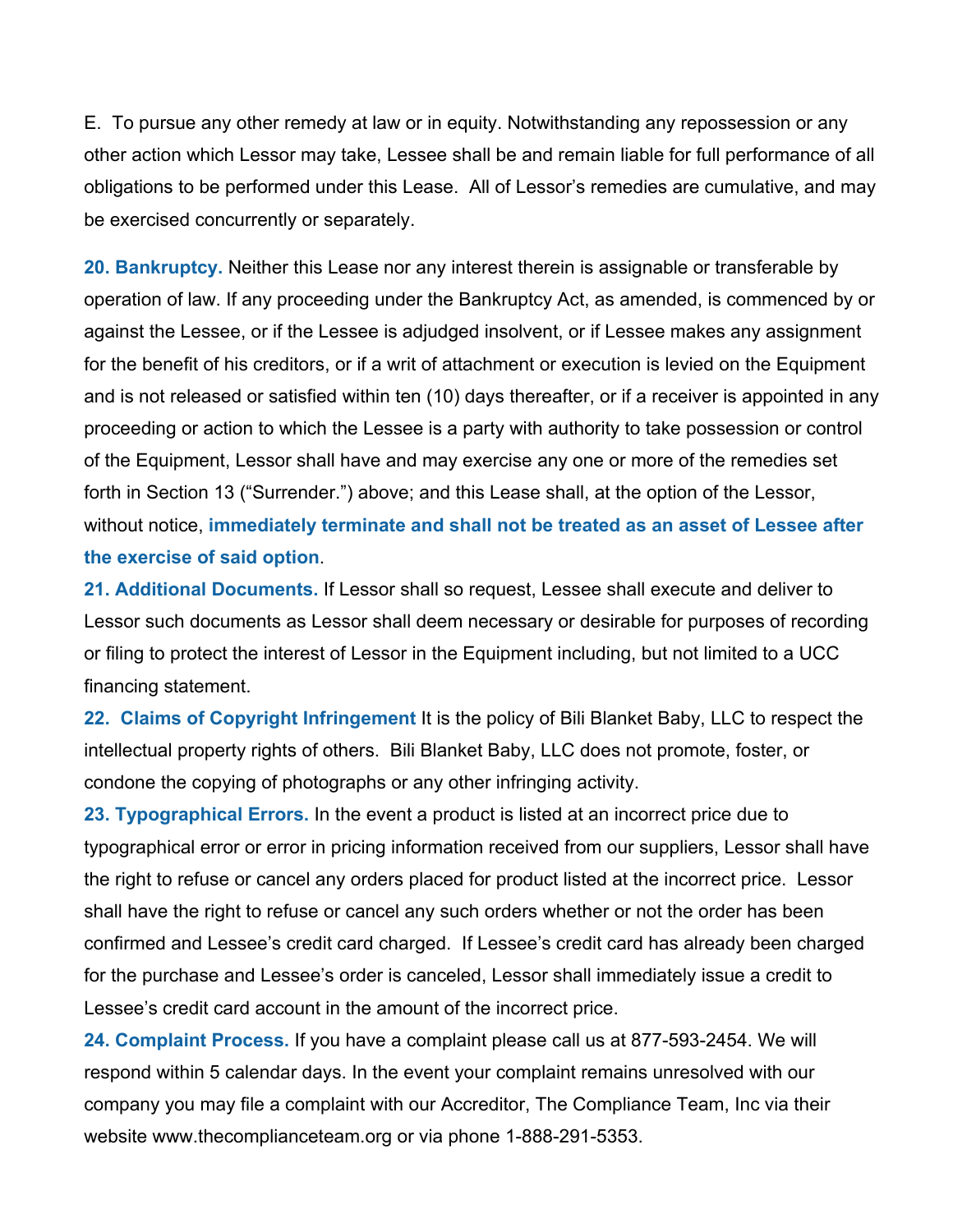**25. Entire Agreement.** This instrument constitutes the ENTIRE AGREEMENT between the parties on the subject matter hereof and it shall not be amended, altered or changed except by a further writing signed by the parties hereto. If any portion of the agreement is found unenforceable, it will not affect the remainder of the agreement, which shall remain valid and enforceable.

**26. Assignment.** Lessee shall not assign this Lease or its interest in the Equipment without the prior written consent of Lessor.

**27. Headings.** Headings used in this Lease are provided for convenience only and shall not be used to construe meaning or intent.

**28. Governing Law.** This Lease shall be construed and enforced according to laws of the State of Colorado. Lessee and Lessor agree that the United States District Court for the District of Colorado and/or the District Court for the County of Boulder and/or applicable California Courts shall have exclusive jurisdiction over any dispute between you and Bili Blanket Baby, LLC relating in any way to the Bili Blanket Baby, LLC service or website or this Agreement.

**29. Attorney's Fees.** Lessee promises to pay all costs and fees incurred by Lessor in the event payment is not made when due hereunder. Lessee further promises that if any suit or action is instituted to collect under the terms of this Lease or any part thereof, Lessee will pay, a reasonable sum as attorneys' fees and costs of litigation in such suit or action, including reasonable attorneys' fees and costs incurred in any appeal thereof, or any collection costs as result of the breach of any term in this Lease by Lessee.

#### **Section 30.**

By signing this form I agree to abide by the terms **in the instruction manuals and brochures** for the Philips Respironics BiliTx Phototherapy Light Unit **and GE BiliSoft brochure and manual**. Any departure from the terms of these manuals constitutes an event of default under Section 19 herein. The manuals also address the warranty information for this equipment. The manuals are found at the following web address:

http://www.biliblanketbaby.com/how-to-use

#### **Section 31. HIPAA/PRIVACY POLICY**

By signing this form I agree that I have been notified of my rights and responsibilities under HIPAA as well as the privacy policy of Bili Blanket Baby, LLC. Below is text regarding HIPAA and PRIVACY POLICY

**Your Information. Your Rights. Our Responsibilities.**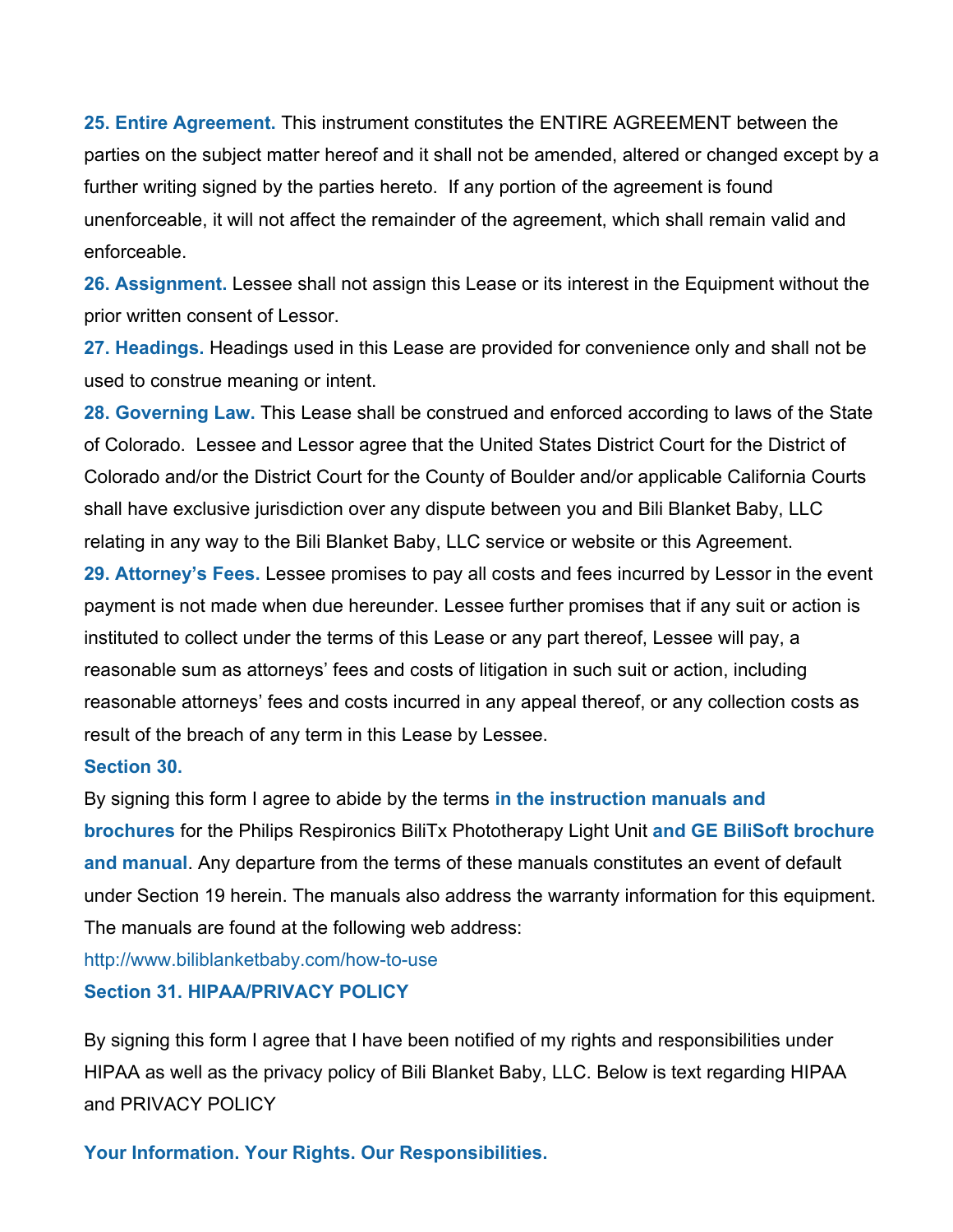This notice describes how medical information about you may be used and disclosed and how you can get access to this information. **Please review it carefully.**

#### **Your Rights**

You have the right to:

- Get a copy of your paper or electronic medical record
- Correct your paper or electronic medical record
- Request confidential communication
- Ask us to limit the information we share
- Get a list of those with whom we've shared your information
- Get a copy of this privacy notice
- Choose someone to act for you
- File a complaint if you believe your privacy rights have been violated

#### **Your Choices**

You have some choices in the way that we use and share information as we:

- Tell family and friends about your condition
- Provide disaster relief
- Include you in a hospital directory
- Provide mental health care
- Market our services and sell your information
- Raise funds

#### **Our Uses and Disclosures**

We may use and share your information as we:

- Treat you
- Run our organization
- Bill for your services
- Help with public health and safety issues
- Do research
- Comply with the law
- Respond to organ and tissue donation requests
- Work with a medical examiner or funeral director
- Address workers' compensation, law enforcement, and other government requests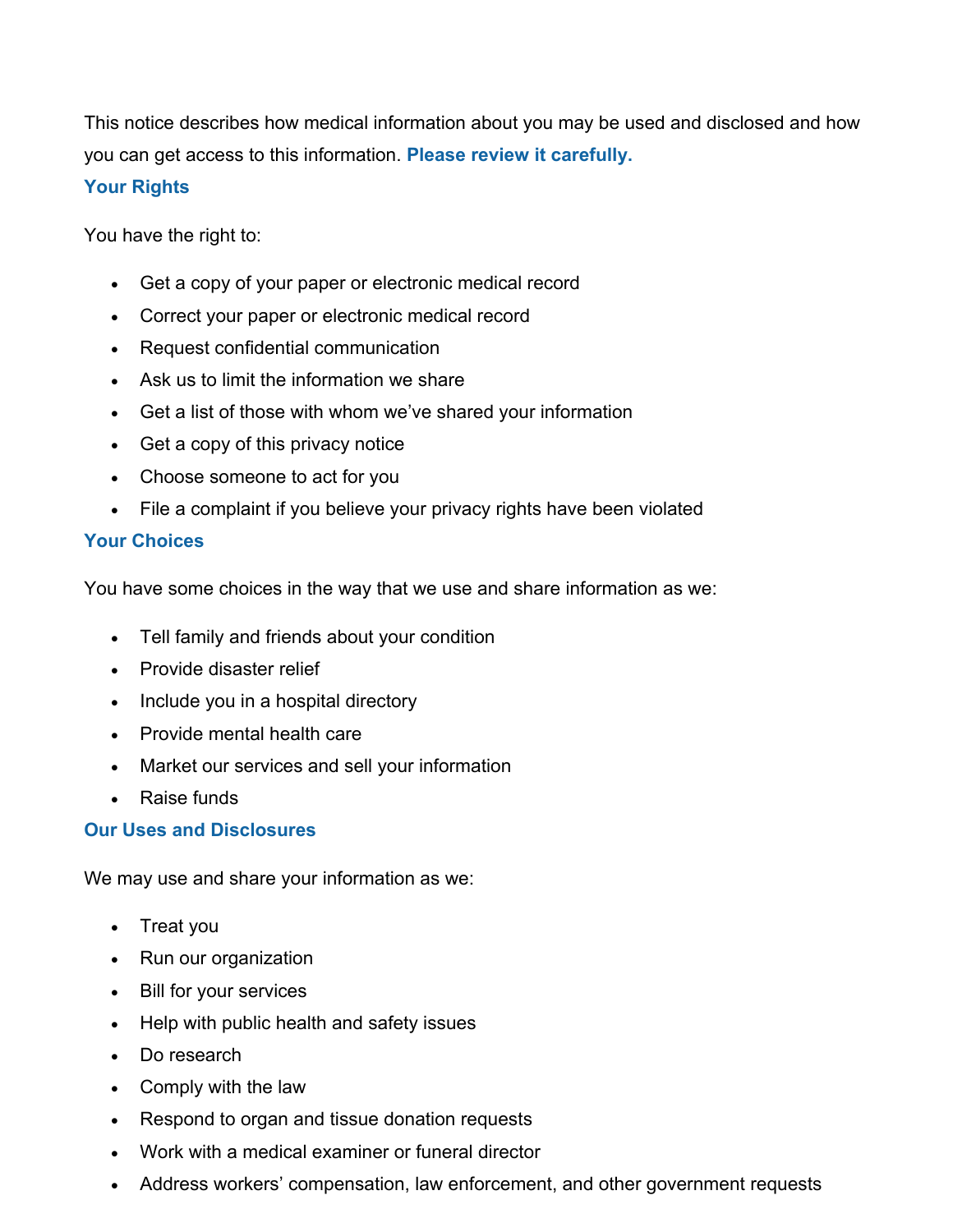• Respond to lawsuits and legal actions

### **Your Rights**

**When it comes to your health information, you have certain rights.** This section explains your rights and some of our responsibilities to help you.

### **Get an electronic or paper copy of your medical record**

- You can ask to see or get an electronic or paper copy of your medical record and other health information we have about you. Ask us how to do this.
- We will provide a copy or a summary of your health information, usually within 30 days of your request. We may charge a reasonable, cost-based fee.

#### **Ask us to correct your medical record**

- You can ask us to correct health information about you that you think is incorrect or incomplete. Ask us how to do this.
- We may say "no" to your request, but we'll tell you why in writing within 60 days.

#### **Request confidential communications**

- You can ask us to contact you in a specific way (for example, home or office phone) or to send mail to a different address.
- We will say "yes" to all reasonable requests.

#### **Ask us to limit what we use or share**

- You can ask us not to use or share certain health information for treatment, payment, or our operations. We are not required to agree to your request, and we may say "no" if it would affect your care.
- If you pay for a service or health care item out-of-pocket in full, you can ask us not to share that information for the purpose of payment or our operations with your health insurer.

# We will say "yes" unless a law requires us to share that information. **Get a list of those with whom we've shared information**

- You can ask for a list (accounting) of the times we've shared your health information for six years prior to the date you ask, who we shared it with, and why.
- We will include all the disclosures except for those about treatment, payment, and health care operations, and certain other disclosures (such as any you asked us to make). We'll provide one accounting a year for free but will charge a reasonable, cost-based fee if you ask for another one within 12 months.

# **Get a copy of this privacy notice**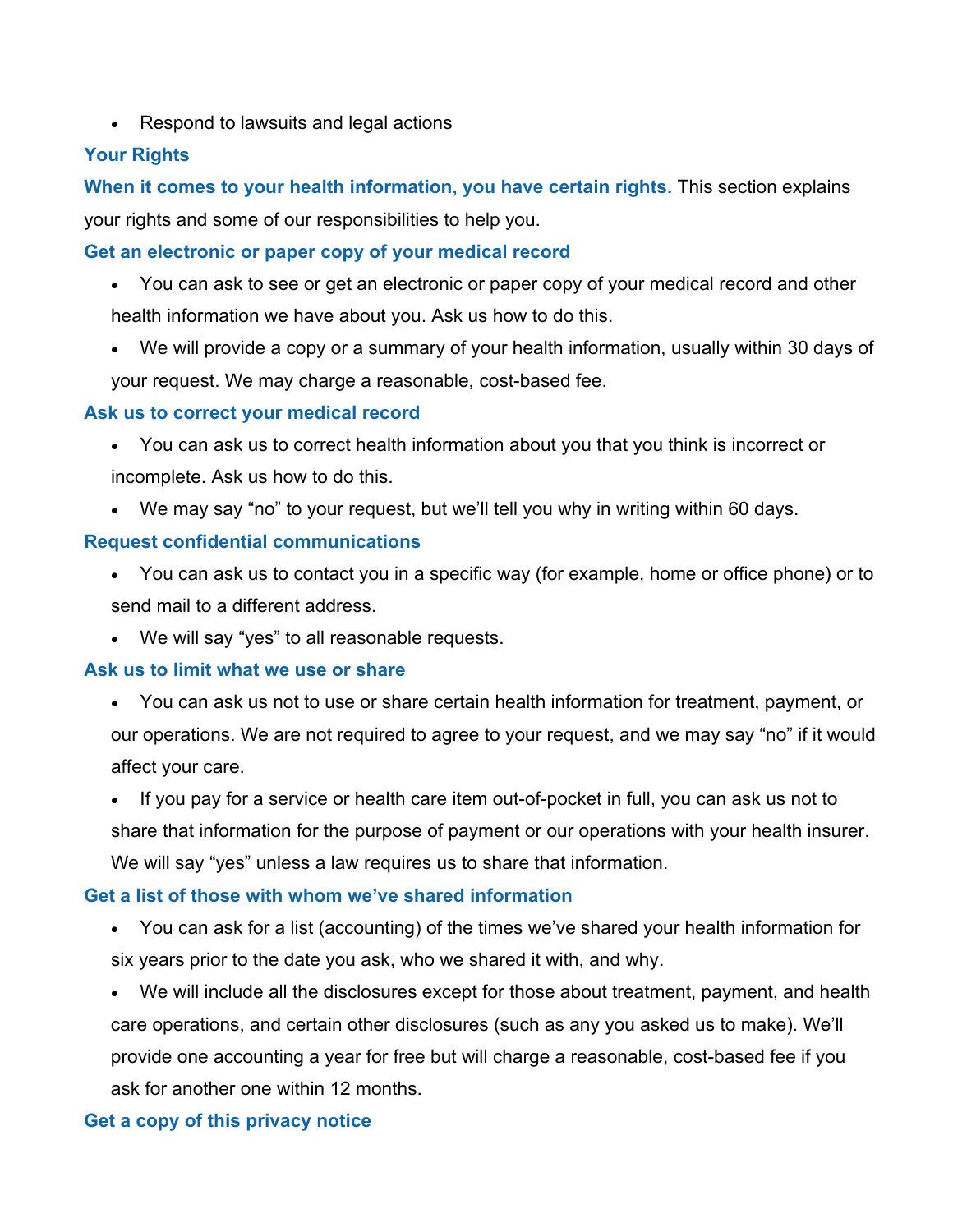You can ask for a paper copy of this notice at any time, even if you have agreed to receive the notice electronically. We will provide you with a paper copy promptly.

#### **Choose someone to act for you**

- If you have given someone medical power of attorney or if someone is your legal guardian, that person can exercise your rights and make choices about your health information.
- We will make sure the person has this authority and can act for you before we take any action.

# **File a complaint if you feel your rights are violated**

- You can complain if you feel we have violated your rights by contacting us using the information provided.
- You can file a complaint with the U.S. Department of Health and Human Services Office for Civil Rights by sending a letter to 200 Independence Avenue, S.W., Washington, D.C. 20201, calling 1-877-696-6775, or visiting www.hhs.gov/ocr/privacy/hipaa/complaints/.
- We will not retaliate against you for filing a complaint.

# **Your Choices**

**For certain health information, you can tell us your choices about what we share.** If you have a clear preference for how we share your information in the situations described below, talk to us. Tell us what you want us to do, and we will follow your instructions. In these cases, you have both the right and choice to tell us to:

- Share information with your family, close friends, or others involved in your care
- Share information in a disaster relief situation
- Include your information in a hospital directory

*If you are not able to tell us your preference, for example if you are unconscious, we may go ahead and share your information if we believe it is in your best interest. We may also share your information when needed to lessen a serious and imminent threat to health or safety.* In these cases we never share your information unless you give us written permission:

- Marketing purposes
- Sale of your information
- Most sharing of psychotherapy notes

In the case of fundraising:

We may contact you for fundraising efforts, but you can tell us not to contact you again.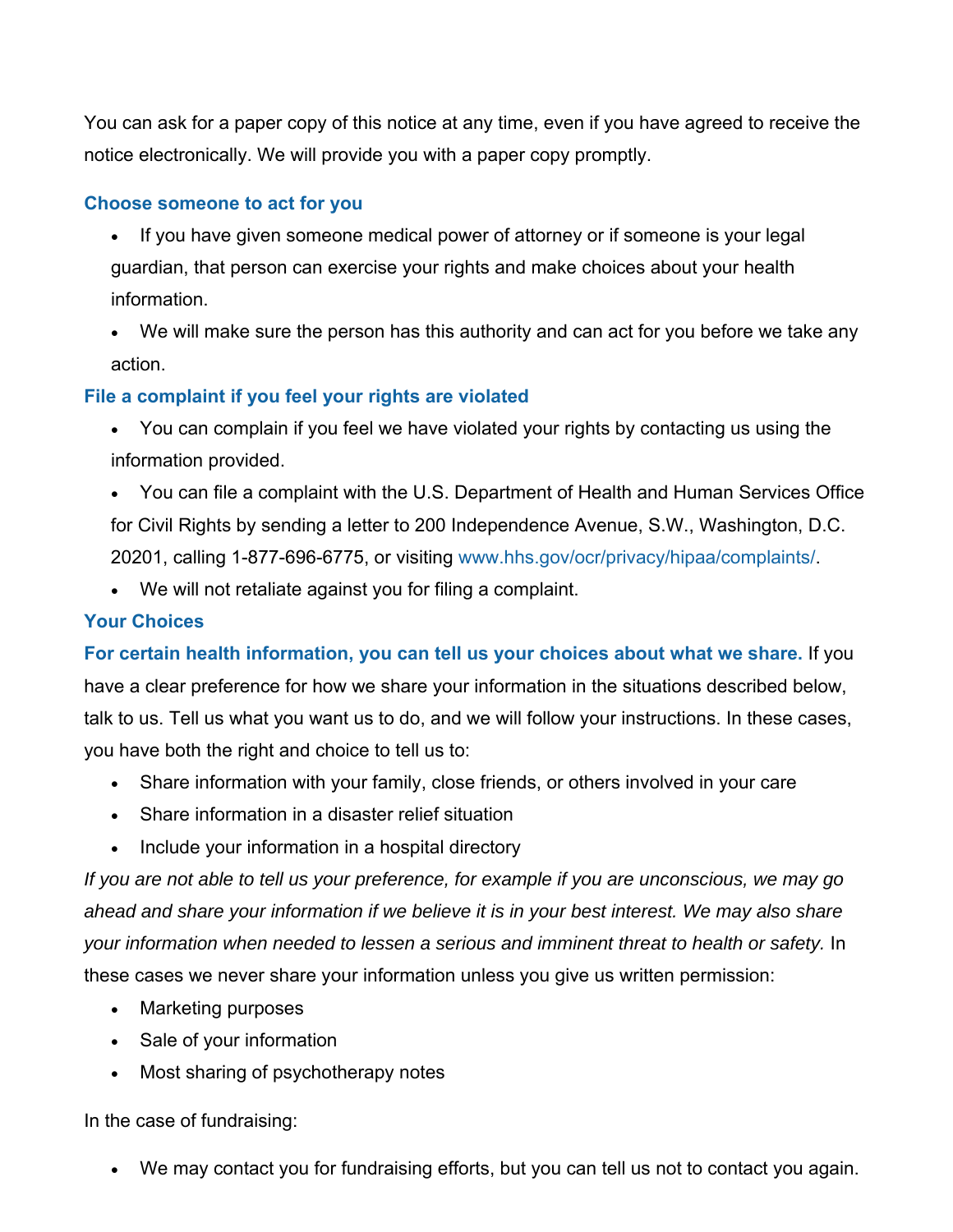#### **Our Uses and Disclosures**

# **How do we typically use or share your health information?**

We typically use or share your health information in the following ways.

### **Treat you**

We can use your health information and share it with other professionals who are treating you.

*Example: A doctor treating you for an injury asks another doctor about your overall health condition.*

### **Run our organization**

We can use and share your health information to run our practice, improve your care, and contact you when necessary.

*Example: We use health information about you to manage your treatment and services.* **Bill for your services**

We can use and share your health information to bill and get payment from health plans or other entities.

*Example: We give information about you to your health insurance plan so it will pay for your services.*

**How else can we use or share your health information?** We are allowed or required to share your information in other ways – usually in ways that contribute to the public good, such as public health and research. We have to meet many conditions in the law before we can share your information for these purposes. For more information

see: www.hhs.gov/ocr/privacy/hipaa/understanding/consumers/index.html.

# **Help with public health and safety issues**

We can share health information about you for certain situations such as:

- Preventing disease
- Helping with product recalls
- Reporting adverse reactions to medications
- Reporting suspected abuse, neglect, or domestic violence
- Preventing or reducing a serious threat to anyone's health or safety

# **Do research**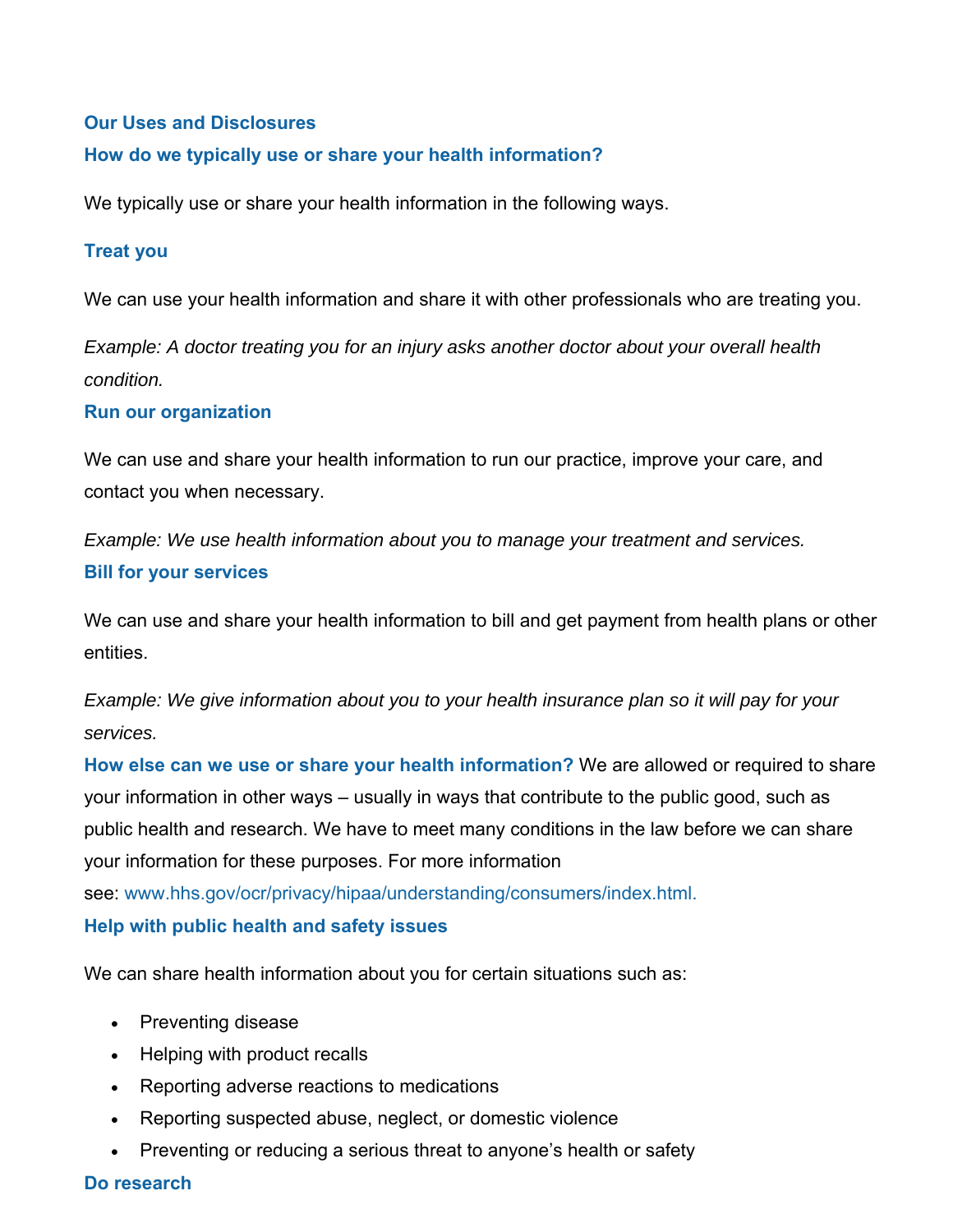We can use or share your information for health research.

### **Comply with the law**

We will share information about you if state or federal laws require it, including with the Department of Health and Human Services if it wants to see that we're complying with federal privacy law.

#### **Respond to organ and tissue donation requests**

We can share health information about you with organ procurement organizations.

#### **Work with a medical examiner or funeral director**

We can share health information with a coroner, medical examiner, or funeral director when an individual dies.

### **Address workers' compensation, law enforcement, and other government requests**

We can use or share health information about you:

- For workers' compensation claims
- For law enforcement purposes or with a law enforcement official
- With health oversight agencies for activities authorized by law
- For special government functions such as military, national security, and presidential protective services

#### **Respond to lawsuits and legal actions**

We can share health information about you in response to a court or administrative order, or in response to a subpoena.

#### **Our Responsibilities**

- We are required by law to maintain the privacy and security of your protected health information.
- We will let you know promptly if a breach occurs that may have compromised the privacy or security of your information.
- We must follow the duties and privacy practices described in this notice and give you a copy of it.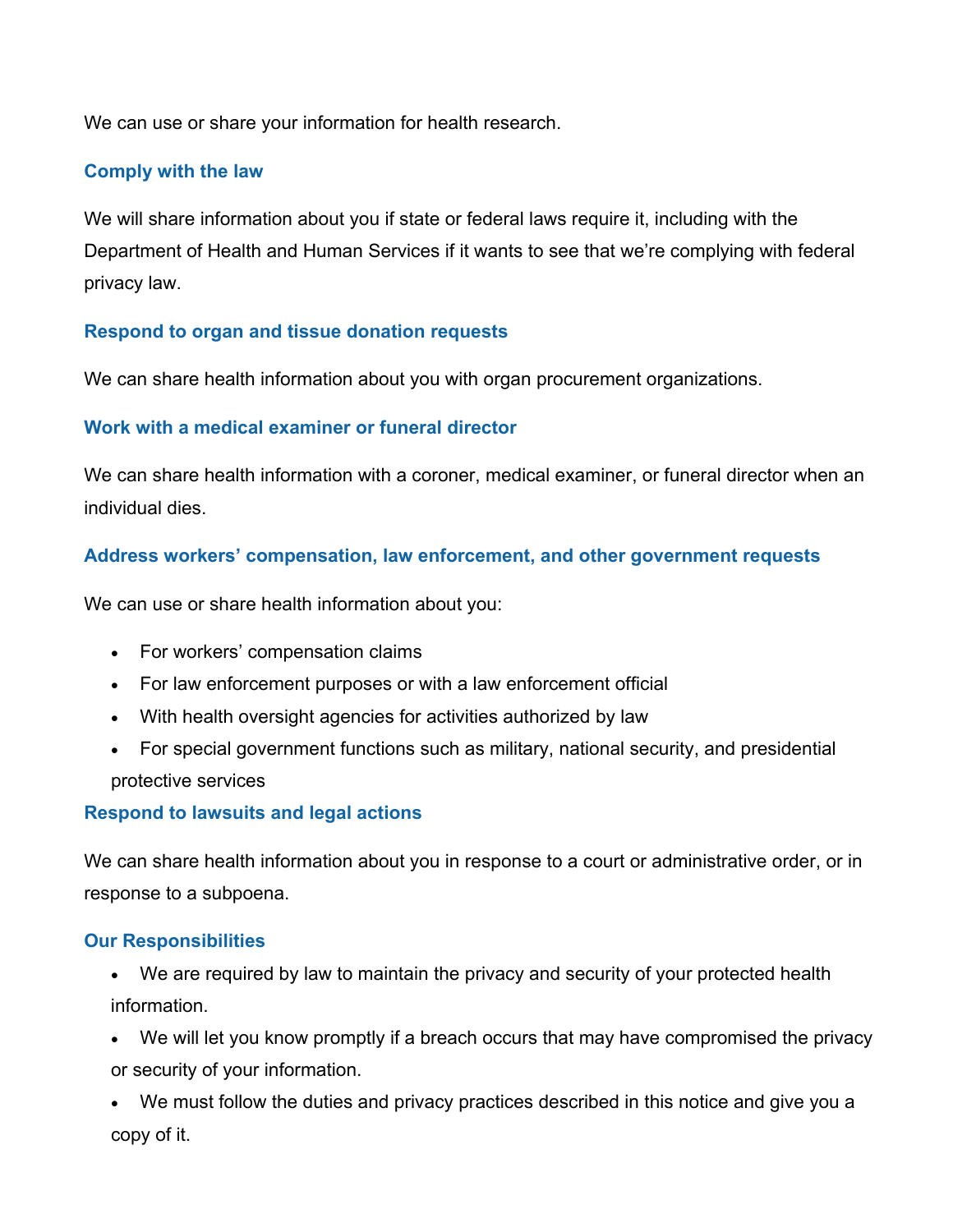We will not use or share your information other than as described here unless you tell us we can in writing. If you tell us we can, you may change your mind at any time. Let us know in writing if you change your mind.

For more information

see: www.hhs.gov/ocr/privacy/hipaa/understanding/consumers/noticepp.html.

#### **Changes to the Terms of this Notice**

**We can change the terms of this notice, and the changes will apply to all information we have about you. The new notice will be available upon request, in our office, and on our web site.**

Your rights and responsibilities under HIPAA are further addressed

here: http://www.hhs.gov/hipaa/for-individuals/guidance-materials-for-consumers/index.html **Section 32: Patient Rights and Responsibilities Patient Rights :**

1. The patient has the right to considerate and respectful service.

2. The patient has the right to obtain service without regard to race, creed, national origin, sex, age, disability, diagnosis or religious affiliation.

3. Subject to applicable law, the patient has the right to confidentiality of all information pertaining to his/her medical equipment service. Individuals or organizations not involved in the patient's care, may not have access to the information without the patient's written consent.

4. The patient has the right to make informed decisions about his/her care.

5. The patient has the right to reasonable continuity of care and service.

6. The patient has the right to voice grievances without fear of termination of service or other reprisal in the service process.

# **Patient Responsibilities:**

1. The patient should promptly notify the Home Medical Equipment Company of any equipment failure or damage.

2. The patient is responsible for any equipment that is lost or stolen while in their possession and should promptly notify Home Medical Equipment Company in such instances.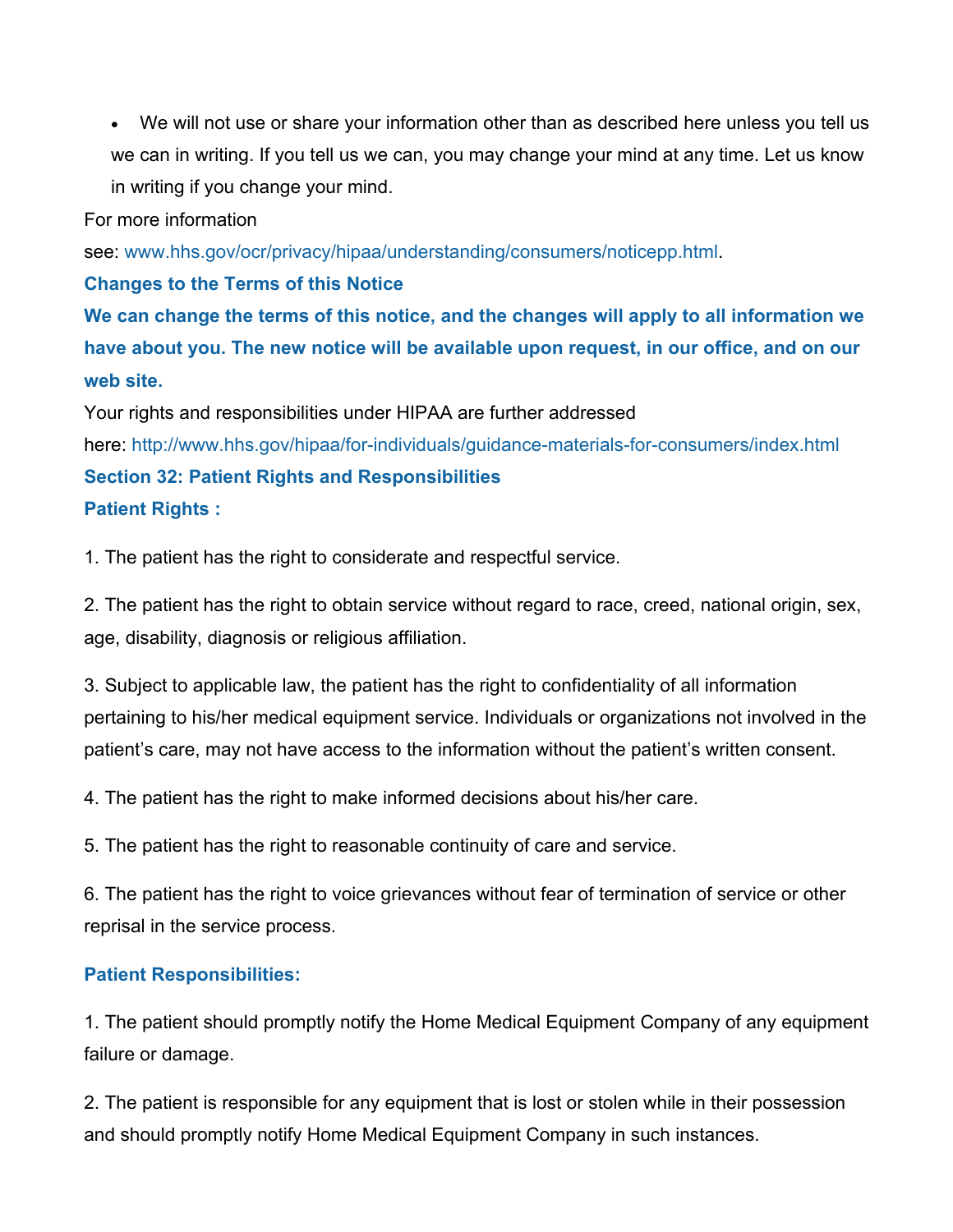3. The patient should promptly notify the Home Medical Equipment Company of any changes to their address or telephone.

4. The patient should promptly notify the Home Medical Equipment Company of any changes concerning their physician.

5. The patient should notify the Home Medical Equipment Company of discontinuance of use.

6. Except where contrary to federal or state law, the patient is responsible for any equipment rental and sale charges which the patient's insurance company/companies does not pay.

# **Section 32: Medicare DMEPOS 30 Medicare Supplier Statement (ONLY RELEVANT FOR MEDICAID PATIENTS)**

# **MEDICARE DMEPOS 30 MEDICARE SUPPLIER STATEMENT**

The products and/or services provided to you by supplier legal business name or DBA are subject to the supplier standards contained in the Federal regulations shown at 42 Code of Federal Regulations Section 424.57(c). These standards concern business professional and operational matters (e.g., honoring warranties and hours of operation). The full text of these standards can be obtained from the U.S. Government Printing Office website. Upon request we will furnish you a written copy of the **standards**.

# **Section 33: Assignment of Benefits for MEDICAID ONLY**

#### *My signature and date in the box below authorizes each of the following:*

1. Assignment of Medicaid or other insurance benefits to Bili Blanket Baby and/or any of our corporate affiliates for medical supplies and/or medication(s) furnished to me by my provider.

2. Direct billing to Medicaid.

3. Release of my medical information to Medicaid their agents and assigns.

4. Bili Blanket Baby, LLC and/or any of our corporate affiliates to obtain medical or other information necessary in order to process my claim(s), including determining eligibility and seeking reimbursement for medical supplies and/or medication(s) provided.

5. Bili Blanket Baby, LLC and/or any of our corporate affiliates to contact me by telephone or mail regarding my medical supplies and/or medication(s) order.

# **I agree to pay all amounts that are not covered by Medicaid including applicable copayments and/or deductibles for which I am responsible.**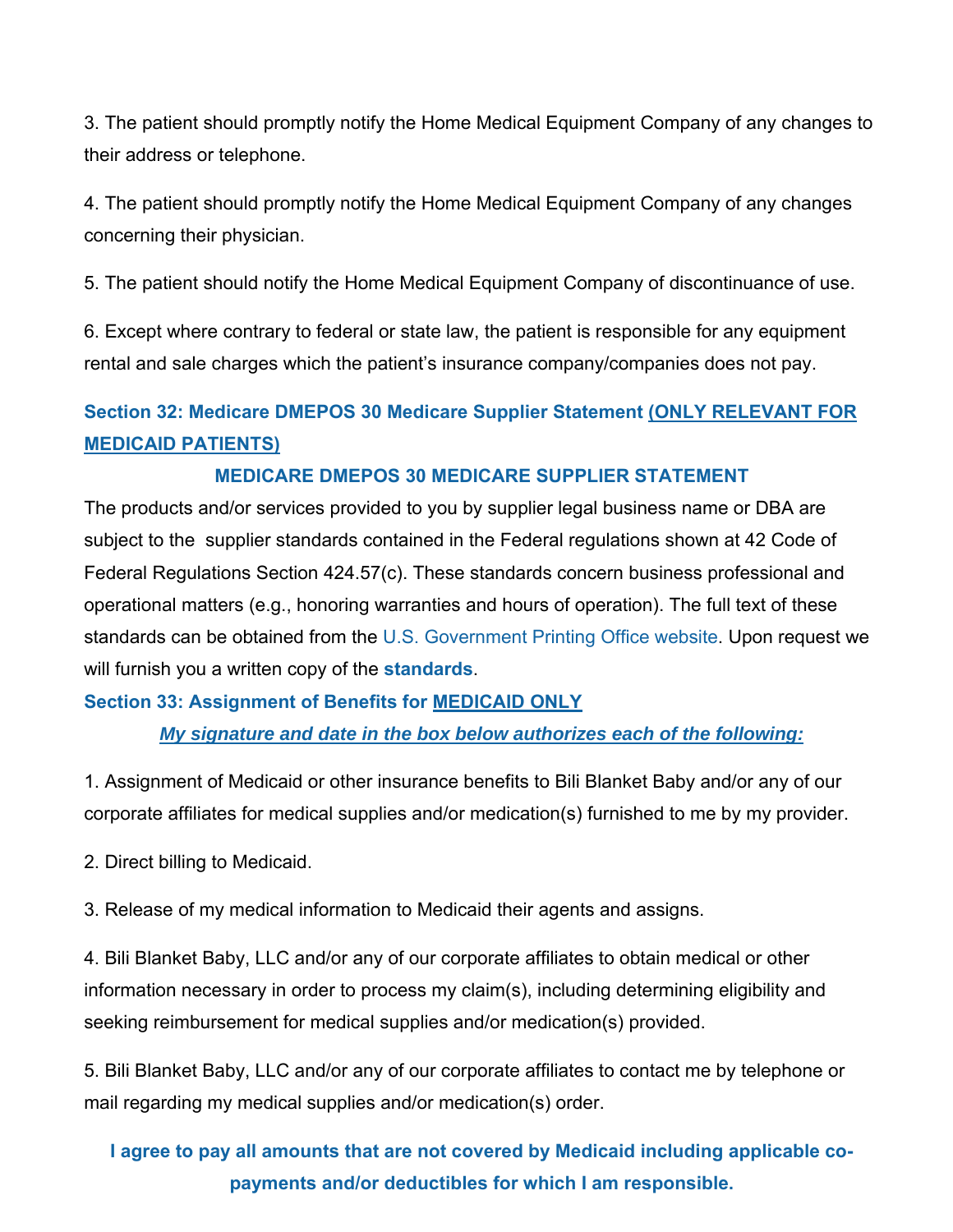**Section 34: WARRANTY** Philips Respironics authorizes a one year equipment warranty on this product from date of purchase. More information can be found on their website:

http://www.usa.philips.com/healthcare/about/terms-conditions

#### **Section 35:**

Emergency Availability In the event of medical emergency, customer is instructed to call 911 and/or present patient to Emergency facilities. Bili Blanket Baby will be available between **8**am and **8**pm to answer any equipment usage questions. Outside of those **hours please call our main line for emergent matters as there is an alternate phone line provided on our recording**. Should an equipment related emergency occur, please call 911 and/or go to your nearest emergency facility.

These Terms and Conditions will supersede any terms and/or conditions Lessee includes with any purchase order, regardless of whether Lessor signs the purchase order or not. Lessor reserves the right to make changes to this site and these Terms and Conditions at any time.

Furthermore, by signing this form I acknowledge that I have read the Lease and understand the terms and conditions set forth herein.

# **Upon completion and submission of this contract, a copy will be emailed to you at the email address provided.**

*You can pickup and drop-off the unit free of charge at one of our locations (subject to availability). We can also arrange to have your unit delivered for pick up and/or drop off for an agreed upon courier fee.*

#### **BILI BLANKET RETURN**

I understand that when I receive notice from my pediatrician's office that I am able to discontinue phototherapy treatment for my baby it is my responsibility to immediately do the following:

1. Request that the person notifying me sends a stop order to Bili Blanket Baby immediately either via fax at 800-231-0352 or email at orders@biliblanketbaby.com. (During the hours that your pediatrician's office is closed, you may request that they call Bili Blanket Baby to provide a verbal stop order until the office is reopened and a fax or email can be sent.) 2. Immediately notify Bili Blanket Baby by calling 877-593-2454 that our treatment will be discontinued that day.